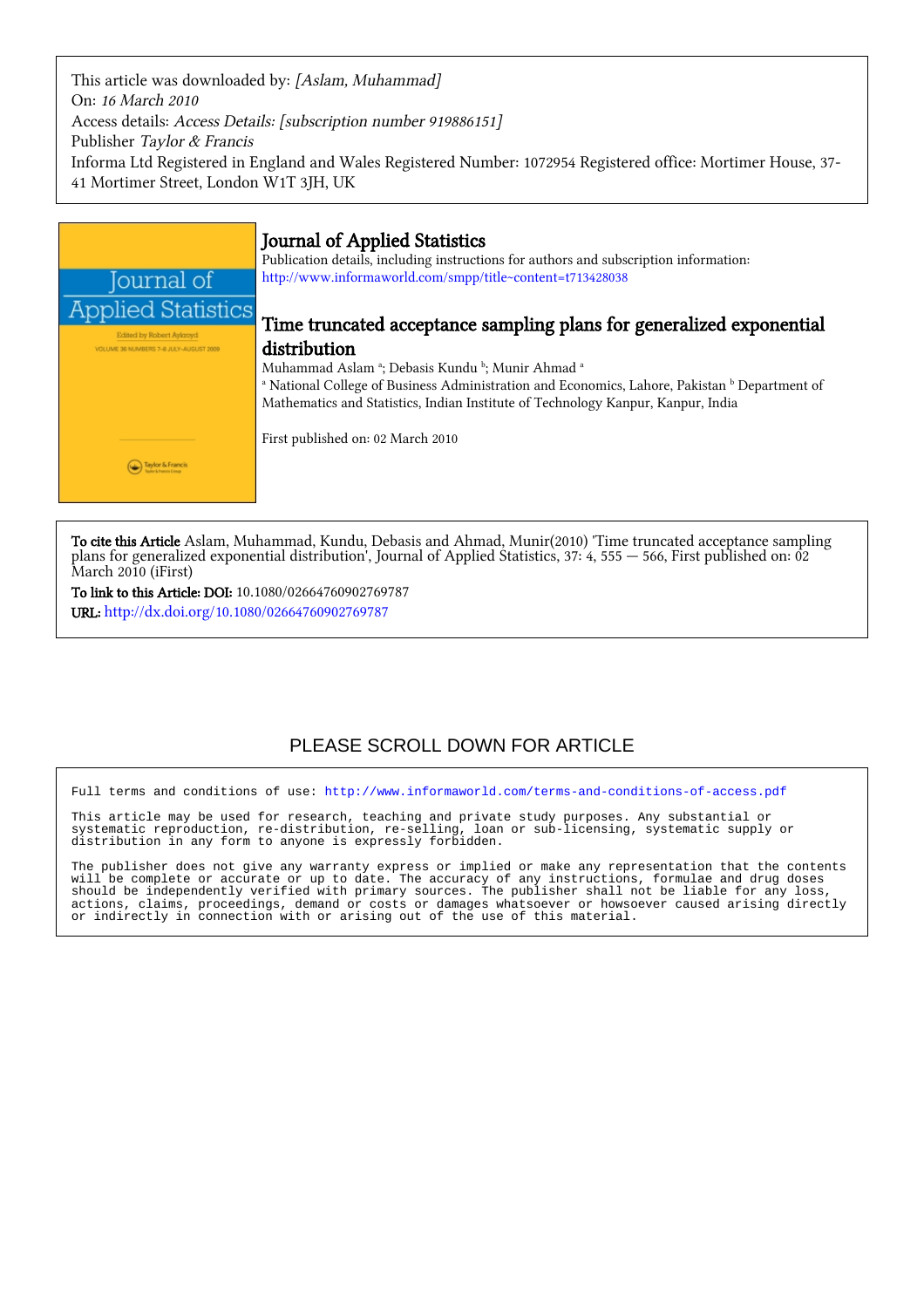

# **Time truncated acceptance sampling plans for generalized exponential distribution**

Muhammad Aslam<sup>a∗</sup>, Debasis Kundu<sup>b</sup> and Munir Ahmad<sup>a</sup>

*<sup>a</sup>National College of Business Administration and Economics, Lahore, Pakistan; <sup>b</sup>Department of Mathematics and Statistics, Indian Institute of Technology Kanpur, Kanpur 208016, India*

(*Received 11 March 2008; final version received 20 January 2009*)

Acceptance sampling plans for generalized exponential distribution when the lifetime experiment is truncated at a pre-determined time are provided in this article. The tables are provided for the minimum sample size required to ensure a certain median life of the experimental unit when the shape parameter is two. The operating characteristic function values of the sampling plans and the associated producer's risks are also presented. It is shown that the tables presented here can be used if instead of median life, other percentile life is chosen as the criterion or if the shape parameter is not two. Examples are provided for illustrative purposes.

**Keywords:** acceptance sampling plan; operating characteristic function value; median and percentile points; consumer and producer's risks

#### **1. Introduction**

Acceptance sampling plan is an essential tool in the Statistical Quality Control. In most of the statistical quality control experiment, it is not possible to perform hundred percent inspection, due to various reasons. The acceptance sampling plan was first applied in the US Military for testing the bullets during World War II. For example, if every bullet was tested in advance, no bullets were available for shipment, and on the other hand if no bullets were tested, then disaster might occur in the battle field at the crucial time. Acceptance sampling plan is a 'middle path' between hundred percent inspection and no inspection at all.

In the acceptance sampling plan, a consumer decides to accept or reject the lot based on a random sample collected from the lot. The problem can be formulated as follows. Suppose, *n* units are placed in a life test and the experiment is stopped at a predetermined time *T* . The number of failures till the time point *T* is observed, and suppose it is *m*. The lot is accepted if *m* is less than or equal to the acceptance number, say *c*, otherwise it is rejected. Therefore, any acceptance sampling plan provides *n*, the number of units on test, and the acceptance number *c*. For a given acceptance sampling plan, the consumer's and producer's risk are the probabilities that a bad lot

ISSN 0266-4763 print*/*ISSN 1360-0532 online © 2010 Taylor & Francis DOI: 10.1080*/*02664760902769787 http:*//*www.informaworld.com

<sup>∗</sup>Corresponding author. Email: aslam\_ravian@hotmail.com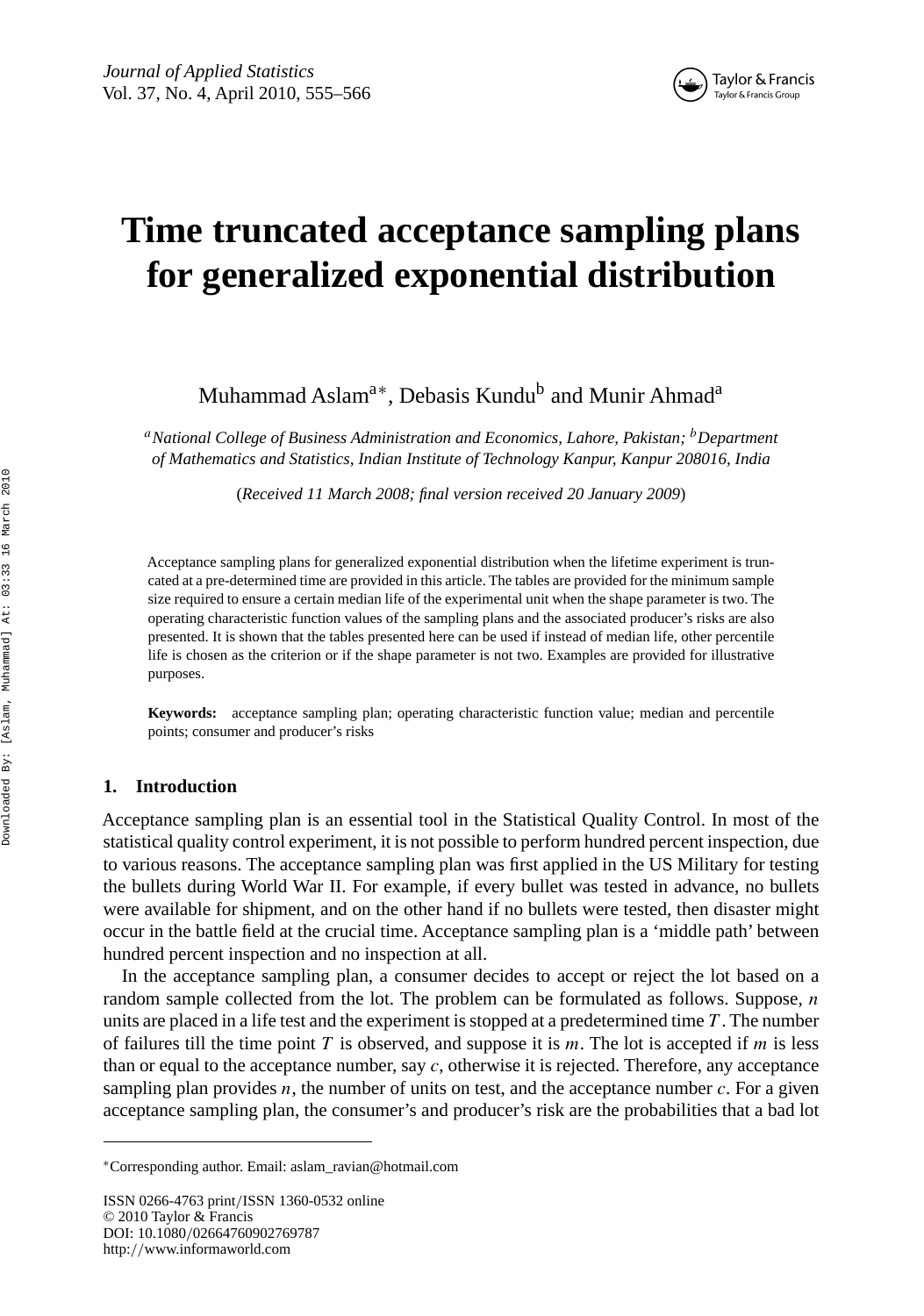is accepted and a good lot is rejected, respectively. Usually, with every acceptance sampling plan, the associated consumer's and producer's risks are also presented.

The standard approach to handle this problem is to assume a parametric model for the lifetime distribution and then find the minimum sample size needed to ensure a certain mean*/*median life of the lifetime distribution of the items in the lot, when the experiment is stopped at a pre-determined time, say *T* . Therefore, in any time truncated acceptance sampling plan, other than *n*, *c*, *T*, there will be another component, say  $\theta_m$ , where  $\theta_m$  is the specified mean/median life of the distribution and it acts as a *quality* parameter for the lifetime distribution under consideration.

Extensive work has been done on the acceptance sampling plan since its inception. Different parametric forms have been assumed and extensive tables are available for different parametric values and for different sample sizes. Acceptance sampling plans based on truncated life tests for exponential distribution was first discussed by Epstein [5], see also Sobel and Tischendrof [15]. The results were extended for the Weibull distribution by Goode and Kao [6]. Gupta and Groll [8] and Gupta [7] provided extensive tables on acceptance sampling plans for gamma, normal and log-normal distributions. Kantam and Rosaiah [11], Kantam et al. [12], Rosaiah and Kantam [14], and Balakrishnan et al. [4] provide the time truncated acceptance plans for half-logistics, log-logistics, Rayleigh and generalized Birnbaum–Saunders distributions, respectively.

Recently, it is observed that the generalized exponential distribution has been used quite effectively to analyze lifetime data. In many cases it is observed that it provides a better fit than the Weibull, gamma, log-normal or generalized Rayleigh distributions. The main aim of this study is to develop the time truncated acceptance sampling plans for the generalized exponential distribution and compare the results with the existing ones. It is known that for the generalized exponential distribution mean is not in a compact form, but the median is in a compact form. Moreover, it is suggested by Gupta [7] that for a skewed distribution the median represents a better *quality* parameter than the mean. On the other hand, for a symmetric distribution, mean is preferable to use as a *quality* parameter. Since generalized exponential distribution is a skewed distribution we prefer to use the median as the quality parameter, and it will be denoted by *θm*. In this manuscript, on the basis of the assumptions that the lifetime follows generalized exponential distribution, we present a methodology to find the minimum sample size required to ensure a specified median life of the items under study. It is further assumed that the life testing experiment will be stopped at a pre-determined time  $T$ , if more than  $c$  failures does not occur before that stipulated time. Otherwise the experiment is stopped as soon as  $(c + 1)$ th failure occurs.

The lot is accepted if the specified median is greater than a specified quantity (to ensure a certain *quality* of the product) with a pre-fixed probability  $1 - P^*$ , specified by the consumer and it is known as the consumer's risk. For a given acceptance sampling plan, a good lot might be rejected with a non-zero probability and that is known as the producer's risk. For different acceptance plans, we present the associated producer's risk also, based on the operating characteristic function values. In practice, instead of median life the consumer may prefer to characterize the *quality* based on some other percentile point (may be 75th percentile point). We discuss how to use the present tables (based on medians) for other percentile points also. Two examples have been discussed for illustrative purposes.

Rest of the paper is organized as follows. In Section 2, we give a brief description of the generalized exponential (GE) distribution. Acceptance sampling plans based on the median are provided in Section 3. How these tables can be used for other percentile points are also discussed in Section 4. An approximation of the minimum sample size is provided in Section 5. Descriptions of the tables and illustrative examples are provided in Section 6 and finally we conclude the paper in Section 7.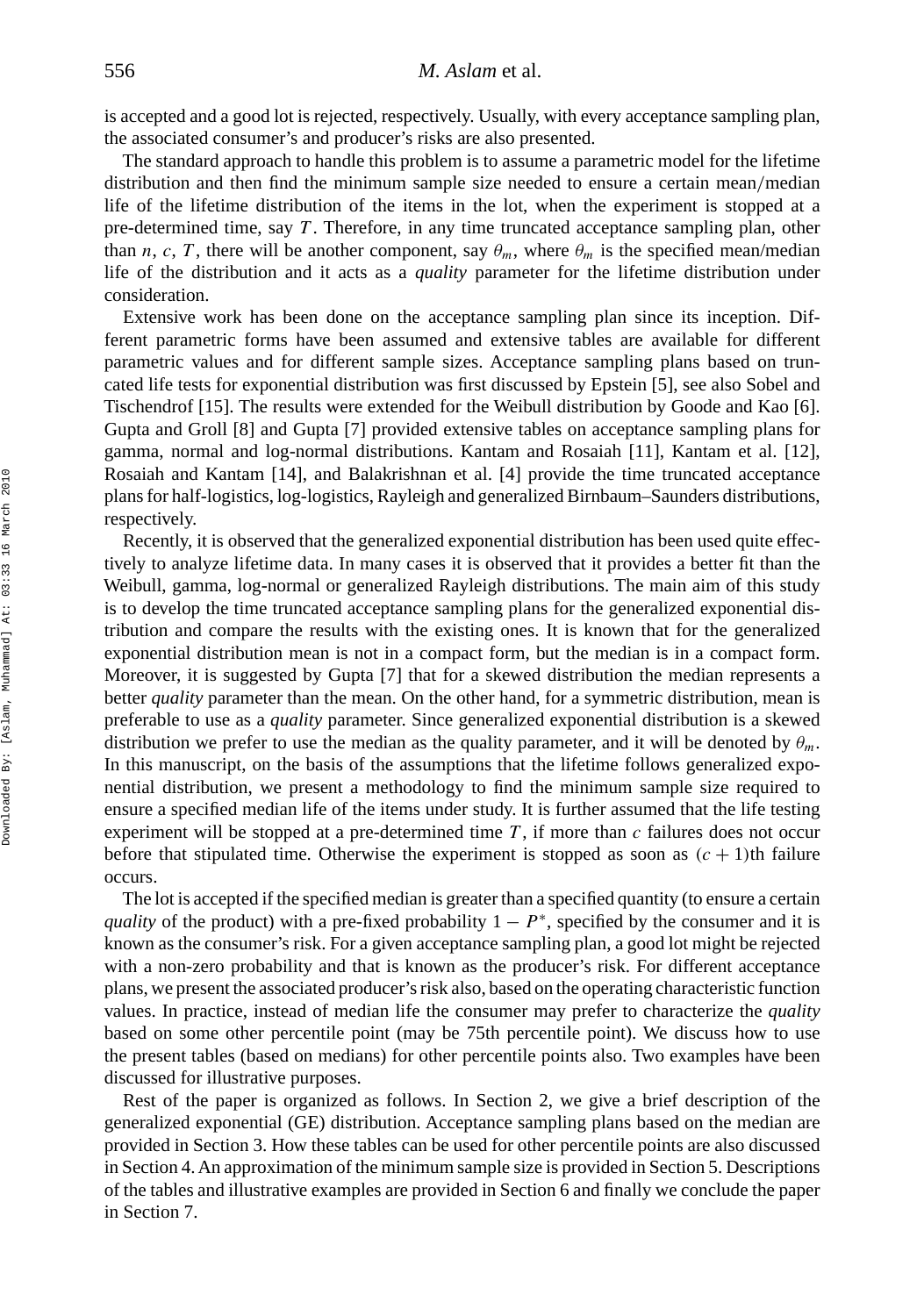#### **2. Generalized exponential distribution**

The two-parameter generalized exponential distribution has the following probability density function (PDF);

$$
f(x; \alpha, \lambda) = \frac{\alpha}{\lambda} e^{-x/\lambda} (1 - e^{-x/\lambda})^{\alpha - 1}; \quad x > 0.
$$
 (1)

Here  $\alpha > 0$  and  $\lambda > 0$  are the shape and scale parameters, respectively. From now on a generalized exponential random variable with the PDF (1) will be denoted by  $GE(\alpha, \lambda)$ . As the name suggests, this is an extension of the exponential distribution, similarly as theWeibull and gamma distribution, but in different ways.

The two-parameter generalized exponential distribution was originally introduced by Gupta and Kundu [9] as a possible alternative to the well known Weibull and Gamma distributions. Since then extensive work has been done on this distribution. It is further observed that the generalized exponential distribution can be used quite effectively in many circumstances, in place of lognormal or generalized Rayleigh distribution also. Statistical inferences, order statistics, closeness properties with other distributions have been discussed by several authors. The readers are referred to the recent review article by Gupta and Kundu [10] for a current account on the generalized exponential distribution.

It is observed that the shape of the PDF and hazard functions (HF) of the generalized exponential distribution depend on the shape parameter  $\alpha$ . The PDF is a decreasing function or a unimodal function if  $0 < \alpha \leq 1$  or  $\alpha > 1$ , respectively. The HF of the generalized exponential distribution is a decreasing function if  $\alpha < 1$ , and for  $\alpha > 1$  it is an increasing function. The PDFs and HFs of the generalized exponential distribution are very similar to those of Weibull and gamma distributions. It is also observed in different studies that generalized exponential distribution might fit better than Weibull or gamma distribution in some cases. In different studies it has been shown that for certain ranges of the parameter values, it is extremely difficult to distinguish between GE and Weibull, gamma, log-normal, generalized Rayleigh distributions.

The cumulative distribution function (CDF) of  $GE(\alpha, \lambda)$  is given by

$$
F_{GE}(x; \alpha, \lambda) = (1 - e^{-x/\lambda})^{\alpha}.
$$
 (2)

If  $X \sim \text{GE}(\alpha, \lambda)$ , then the mean and variance of *X* can be expressed as

$$
E(X) = \lambda [\psi(\alpha + 1) - \psi(1)], \quad V(X) = \lambda^2 [\psi'(1) - \psi'(\alpha + 1)].
$$
 (3)

Here  $\psi(\cdot)$  and  $\psi'(\cdot)$  are the digamma and polygamma functions, respectively, i.e.

$$
\psi(u) = \frac{\mathrm{d}}{\mathrm{d}u} \Gamma(u), \quad \psi'(u) = \frac{\mathrm{d}}{\mathrm{d}u} \psi(u) \quad \text{where } \Gamma(u) = \int_0^\infty x^{u-1} e^{-x} \mathrm{d}x.
$$

It is clear that both the mean and variance are increasing functions of *λ*. The *p*th percentile point of  $GE(\alpha, \lambda)$ , say  $\theta_p = F_{GE}^{-1}(p; \alpha, \lambda)$  is given by

$$
\theta_p = -\lambda \ln(1 - p^{1/\alpha}).\tag{4}
$$

Therefore, the median of  $GE(\alpha, \lambda)$  becomes

$$
\theta_m = -\lambda \ln \left( 1 - \left(\frac{1}{2}\right)^{1/\alpha} \right). \tag{5}
$$

From now on unless *otherwise* mentioned, we treat  $\theta_m$  as the *quality* parameter. From Equation (5) it is clear that for fixed  $\alpha = \alpha_0$ ,  $\theta_m \ge \theta_m^0 \Leftrightarrow \lambda \ge \lambda_m^0$ , where

$$
\lambda_m^0 = \frac{\theta_m^0}{-\ln(1 - (1/2)^{1/\alpha_0})}.
$$
\n(6)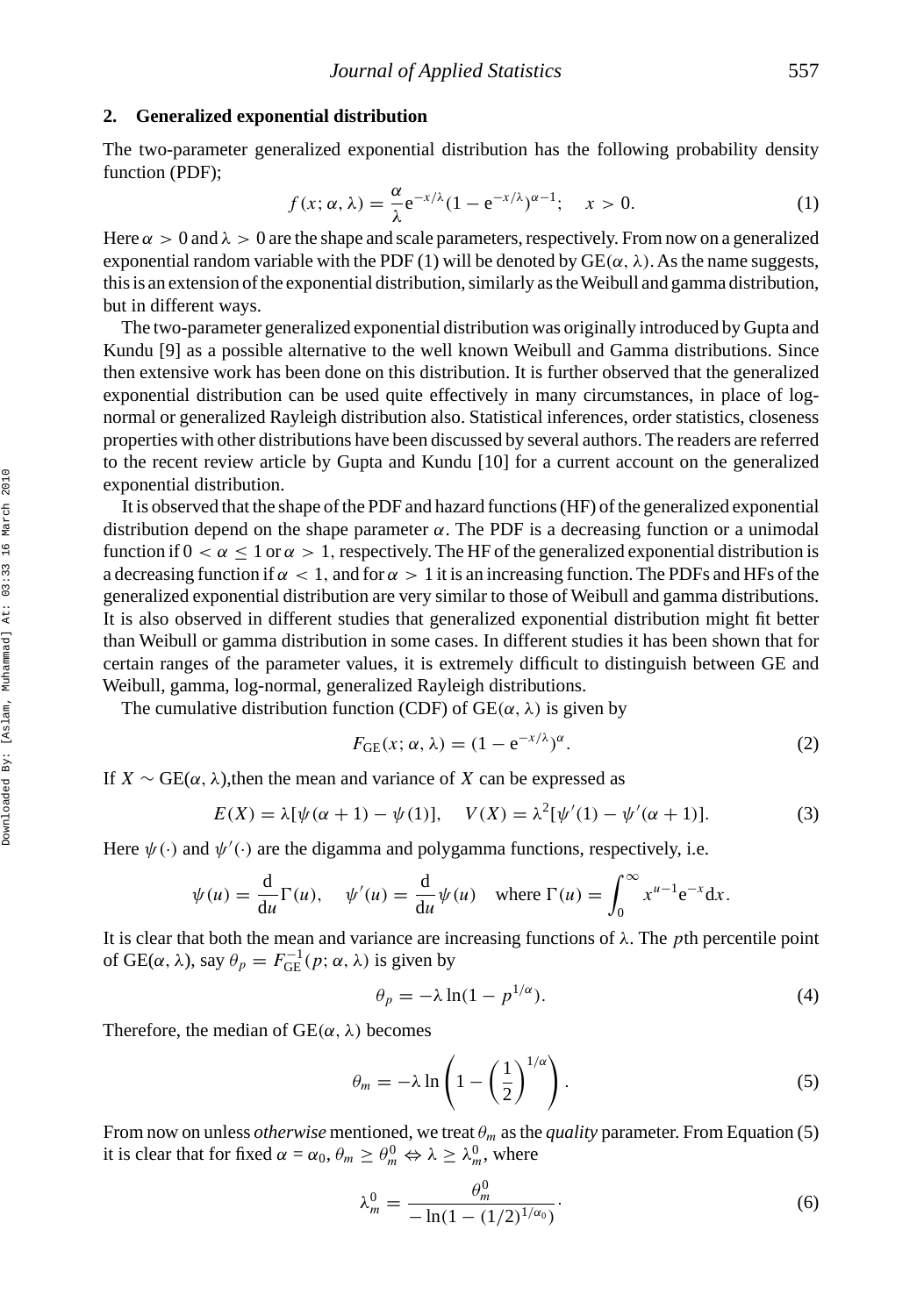Note that  $\lambda_m^0$  also depends on  $\alpha_0$ ; for brevity we do not make it explicit. Now we develop the acceptance sampling plans for the generalized exponential distribution to ensure that the median lifetime of the items under study exceeds a pre-determined *quality* provided by the consumer say  $\theta_m^0$ , equivalently  $\lambda$  exceeds  $\lambda_m^0$ , with a minimum probability  $P^*$ .

#### **3. Acceptance sampling plans**

In this section, we provide the acceptance sampling plans under the assumptions that lifetime distribution follows a two-parameter GE*(α, λ)*. It is further assumed that the shape parameter *α* is known. In acceptance sampling plans, usually the test terminates at a pre-specified time *T* and the number of failures (not the actual failure times) during this time point are noted. On the basis of the number of failed items, a confidence limit (lower) on the median (in this case) is formed. Alternatively, on the basis of the number of failures, it is then desired to establish a specified median life with a given probability of at least *P*<sup>∗</sup>, specified by the consumer. In this proposed acceptance sampling plans, the decision to accept the specified median takes place, if and only if the number of failures  $m$  at the end of the time point  $T$  does not exceed  $c$ , the acceptance number. Naturally, if more than *c* failures already occurs before *T* , there is no point in continuing the test. In this case as soon as  $(c + 1)$ th failure takes place before time point *T*, the test terminates with the decision not to accept the lot.

Under these circumstances, one wants to find out the smallest sample size necessary to achieve these objectives. Therefore, as mentioned earlier an acceptance sampling plan consists of (a) the number of units *n* to be used for testing purposes, (b) the acceptance number *c*, (c) the ratio  $T/\lambda_m^0$ , where  $\lambda_m^0$  is same as defined in Equation (6), corresponds to  $\theta_m^0$ , the specified median life of the given population  $GE(\alpha, \lambda)$  and T is the maximum testing time. The shape parameter  $\alpha_0$  and the prescribed (bare) median life are provided before hand. The choice of *c*, *T* and *n* will be made in general from the producer's risk, which is the probability of rejecting a good lot, i.e., a lot for which the true median life is greater than or equal to the specified median life. On the other hand the consumer's risk is fixed in this formulation and cannot exceed  $1 - P^*$ . Therefore, it can be seen that *P*<sup>∗</sup> is the confidence level in the sense that the chance of rejecting a lot having median  $\theta \leq \theta_m^0$  is at least  $P^*$ .

Finally it should be pointed out clearly that whenever we are talking about a lot, it means a lot of very large size, so that binomial distribution can be used. Moreover, the acceptance and rejection of the lot are equivalent to the acceptance or rejection of the hypothesis on the *quality* parameter, namely  $\theta \geq \theta_m^0$ . The problem can be described mathematically as follows: given a number  $0 < P^* < 1$ , an experimental (maximum) time point *T*, the median value  $\theta_m^0$  and an acceptance number  $c$ , we want to find the smallest positive integer  $n$ , so that if the observed number of failures *m* does not exceed *c*, it is ensured that  $\theta_m \geq \theta_m^0$  with a minimum probability  $P^*$ .

In this case for given *c*,  $P^*$ ,  $T$ ,  $\alpha_0$  and  $\theta_m^0$ , we need to find *n*, the smallest positive integer, which satisfies the inequality

$$
\sum_{i=0}^{c} \binom{n}{i} p^i (1-p)^{n-i} \le 1 - P^*,\tag{7}
$$

where

$$
p = F_{GE}(T; \alpha, \lambda) = (1 - e^{-T/\lambda_m})^{\alpha}.
$$
\n(8)

It is clear that *p* depends only on the ratio  $T/\lambda_m^0$ . It is a monotonically increasing function of  $T/\lambda_m^0$  and it is a decreasing function of  $\lambda_m^0$ . Because of the monotonicity, it may be observed that in Equation (7) we can establish with probability  $P^*$  that  $F_{GE}(T/\lambda) \leq F_{GE}(T/\lambda_m^0)$ , which implies  $\lambda \geq \lambda_m^0$ . Therefore, if *n* is the smallest integer which satisfies Equation (7), then for the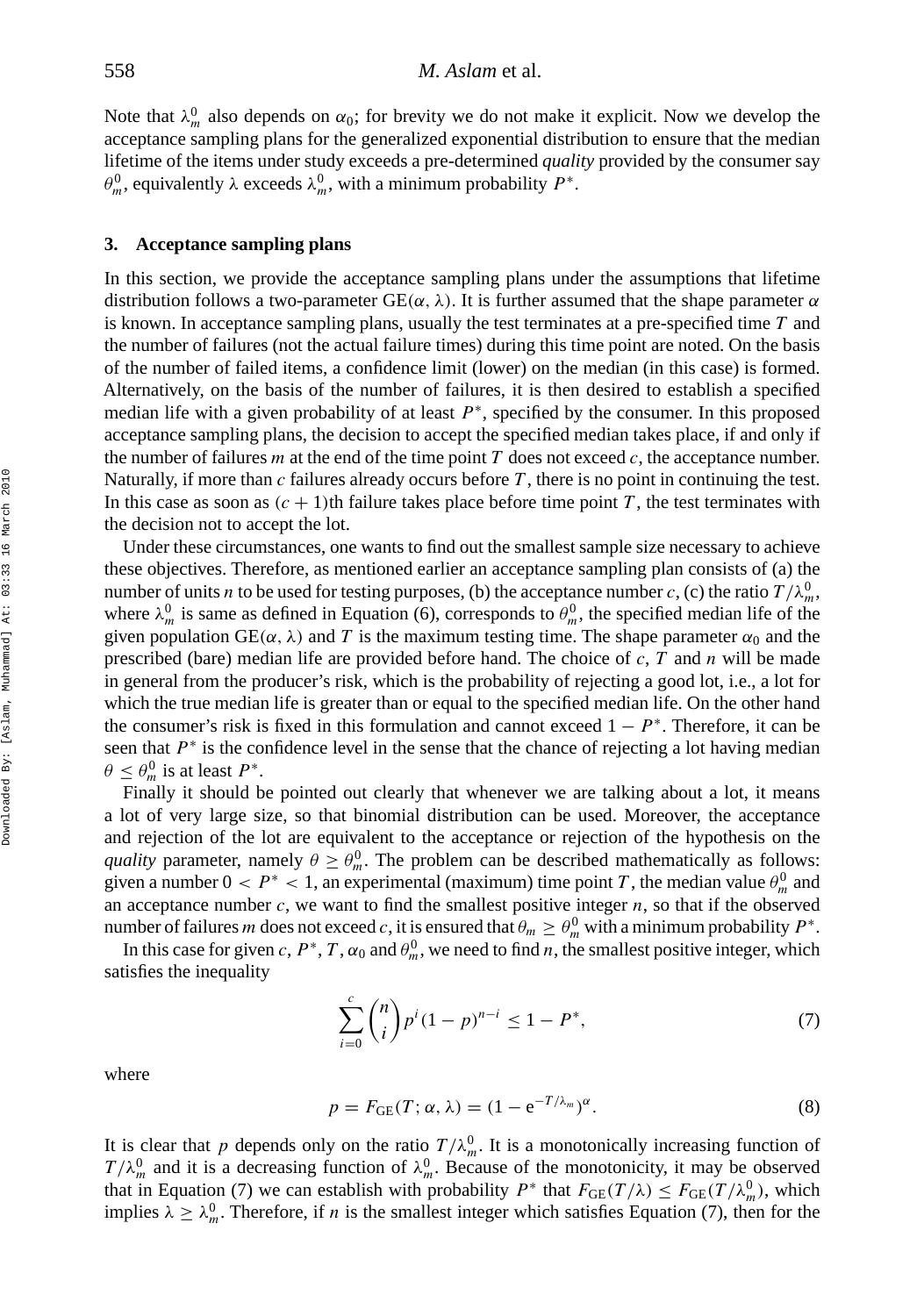same *n*, replacing *p* with  $F_{GE}(T; \alpha_0, \lambda)$ , Equation (7) will satisfy for all  $\lambda \geq \lambda_m^0$ . Note that *p* as defined in Equation (8) depends only on the ratio  $T/\lambda_m^0$  for fixed  $\alpha = \alpha_0$ .

In Table 1, we present the minimum values of *n*, satisfying Equation (7) for  $P^* = 0.75$ , 0.90, 0.95, 0.99 and for  $T/\lambda_m^0 = 0.628$ , 0.942, 1.257, 1.571, 2.356, 3.141, 3.927, 4.712, keeping  $\alpha_0$ fixed. We mainly choose these  $P^*$  and  $T/\lambda_m$  values so that we can compare our results with those obtained by Gupta and Groll [8], Gupta [7], Kantam et al. [12], Baklizi and El Masri [3] and Balakrishnan et al. [4].

Table 1. Minimum sample size necessary to assure that the median life exceeds a given value  $\theta_m^0$ , with probability  $P^*$  and the corresponding acceptance number *c* when the shape parameter  $\alpha_0 = 2$ .

|       | $T/\lambda_m^0$                                                                                                                       |                                                                            |                                                                                            |                                                                                           |                                                                                                 |                                                                                                             |                                                                                                                |                                                                                                               |                                                                                                                      |  |
|-------|---------------------------------------------------------------------------------------------------------------------------------------|----------------------------------------------------------------------------|--------------------------------------------------------------------------------------------|-------------------------------------------------------------------------------------------|-------------------------------------------------------------------------------------------------|-------------------------------------------------------------------------------------------------------------|----------------------------------------------------------------------------------------------------------------|---------------------------------------------------------------------------------------------------------------|----------------------------------------------------------------------------------------------------------------------|--|
| $P^*$ | $c \downarrow$                                                                                                                        | 0.628                                                                      | 0.942                                                                                      | 1.257                                                                                     | 1.571                                                                                           | 2.356                                                                                                       | 3.141                                                                                                          | 3.927                                                                                                         | 4.712                                                                                                                |  |
| 0.75  | $\boldsymbol{0}$<br>$\,1$<br>$\frac{2}{3}$<br>$\overline{4}$<br>$\frac{5}{6}$<br>$\overline{7}$<br>8<br>9<br>10                       | 5<br>$\overline{9}$<br>13<br>17<br>21<br>25<br>29<br>33<br>36<br>40<br>44  | $\begin{array}{c} 3 \\ 5 \\ 8 \end{array}$<br>10<br>13<br>15<br>17<br>20<br>22<br>24<br>27 | $\begin{array}{c} 2 \\ 4 \\ 6 \end{array}$<br>8<br>9<br>11<br>13<br>15<br>16<br>18<br>20  | $\begin{array}{c} 2 \\ 3 \\ 5 \end{array}$<br>6<br>$\bar{8}$<br>9<br>11<br>12<br>14<br>15<br>16 | $\,1\,$<br>$\begin{array}{c}\n2 \\ 4 \\ 5 \\ 6\n\end{array}$<br>7<br>$\overline{8}$<br>10<br>11<br>12<br>13 | $\frac{1}{2}$ 3 4 5<br>$\begin{array}{c} 6 \\ 8 \end{array}$<br>$\overline{9}$<br>10<br>11<br>12               | $\frac{1}{2}$ 3 4 5<br>$\frac{6}{7}$<br>8<br>$\overline{9}$<br>10<br>11                                       | 123456789<br>10<br>11                                                                                                |  |
| 0.90  | $\mathbf{0}$<br>$\,1$<br>$\overline{c}$<br>$\frac{3}{4}$<br>$\frac{5}{6}$<br>$\overline{7}$<br>8<br>9<br>10                           | $\overline{7}$<br>12<br>17<br>22<br>26<br>30<br>35<br>39<br>43<br>47<br>51 | 3<br>$\overline{7}$<br>10<br>13<br>15<br>18<br>20<br>23<br>25<br>28<br>30                  | $\begin{array}{c} 2 \\ 5 \\ 7 \end{array}$<br>9<br>11<br>13<br>15<br>17<br>19<br>20<br>22 | $\frac{2}{4}$<br>6<br>7<br>9<br>11<br>12<br>14<br>15<br>17<br>18                                | $\begin{array}{c} 2 \\ 3 \\ 4 \end{array}$<br>$\frac{5}{7}$<br>8<br>9<br>10<br>12<br>13<br>14               | $\mathbf{1}$<br>$\frac{2}{4}$<br>$\frac{5}{6}$<br>$\begin{array}{c} 7 \\ 8 \end{array}$<br>9<br>10<br>11<br>12 | $\mathbf{1}$<br>$\frac{2}{3}$<br>$\frac{4}{5}$<br>$rac{6}{8}$<br>9<br>10<br>11<br>12                          | 123456789<br>10<br>11                                                                                                |  |
| 0.95  | $\boldsymbol{0}$<br>$\mathbf{1}$<br>$\overline{\mathbf{c}}$<br>3<br>$\overline{4}$<br>$\frac{5}{6}$<br>$\overline{7}$<br>8<br>9<br>10 | $\frac{9}{15}$<br>20<br>25<br>29<br>34<br>38<br>43<br>47<br>51<br>55       | 5<br>9<br>12<br>14<br>17<br>20<br>22<br>25<br>28<br>30<br>33                               | $\overline{4}$<br>6<br>8<br>10<br>12<br>14<br>16<br>18<br>20<br>22<br>24                  | $\frac{3}{5}$<br>6<br>8<br>10<br>11<br>13<br>15<br>16<br>18<br>19                               | $\frac{2}{4}$<br>5<br>$\overline{6}$<br>7<br>8<br>10<br>11<br>12<br>13<br>15                                | $\,1\,$<br>3<br>$\overline{\mathcal{L}}$<br>5<br>$\frac{6}{7}$<br>8<br>10<br>11<br>12<br>13                    | $\,1$<br>$\begin{array}{c} 3 \\ 3 \\ 5 \end{array}$<br>$\frac{6}{7}$<br>8<br>$\overline{9}$<br>10<br>11<br>12 | $\,1\,$<br>234567<br>$\bar{8}$<br>10<br>11<br>12                                                                     |  |
| 0.99  | $\mathbf{0}$<br>$\mathbf{1}$<br>$\overline{c}$<br>3<br>$\overline{4}$<br>5<br>6<br>$\overline{7}$<br>8<br>9<br>10                     | 14<br>21<br>26<br>32<br>37<br>42<br>46<br>51<br>56<br>60<br>65             | 8<br>12<br>15<br>18<br>21<br>24<br>27<br>30<br>32<br>35<br>38                              | $\frac{5}{8}$<br>10<br>13<br>15<br>17<br>19<br>21<br>23<br>25<br>27                       | $\overline{4}$<br>6<br>8<br>10<br>12<br>13<br>15<br>17<br>18<br>20<br>22                        | $\frac{3}{4}$<br>6<br>7<br>8<br>10<br>11<br>12<br>13<br>15<br>16                                            | $\begin{array}{c} 2 \\ 3 \\ 4 \end{array}$<br>6<br>7<br>8<br>9<br>10<br>11<br>13<br>14                         | $\begin{array}{c} 2 \\ 3 \\ 4 \end{array}$<br>5<br>$\frac{6}{7}$<br>8<br>9<br>11<br>12<br>13                  | $\begin{array}{c} 1 \\ 3 \\ 4 \end{array}$<br>$\begin{array}{c} 5 \\ 6 \\ 7 \end{array}$<br>8<br>9<br>10<br>11<br>12 |  |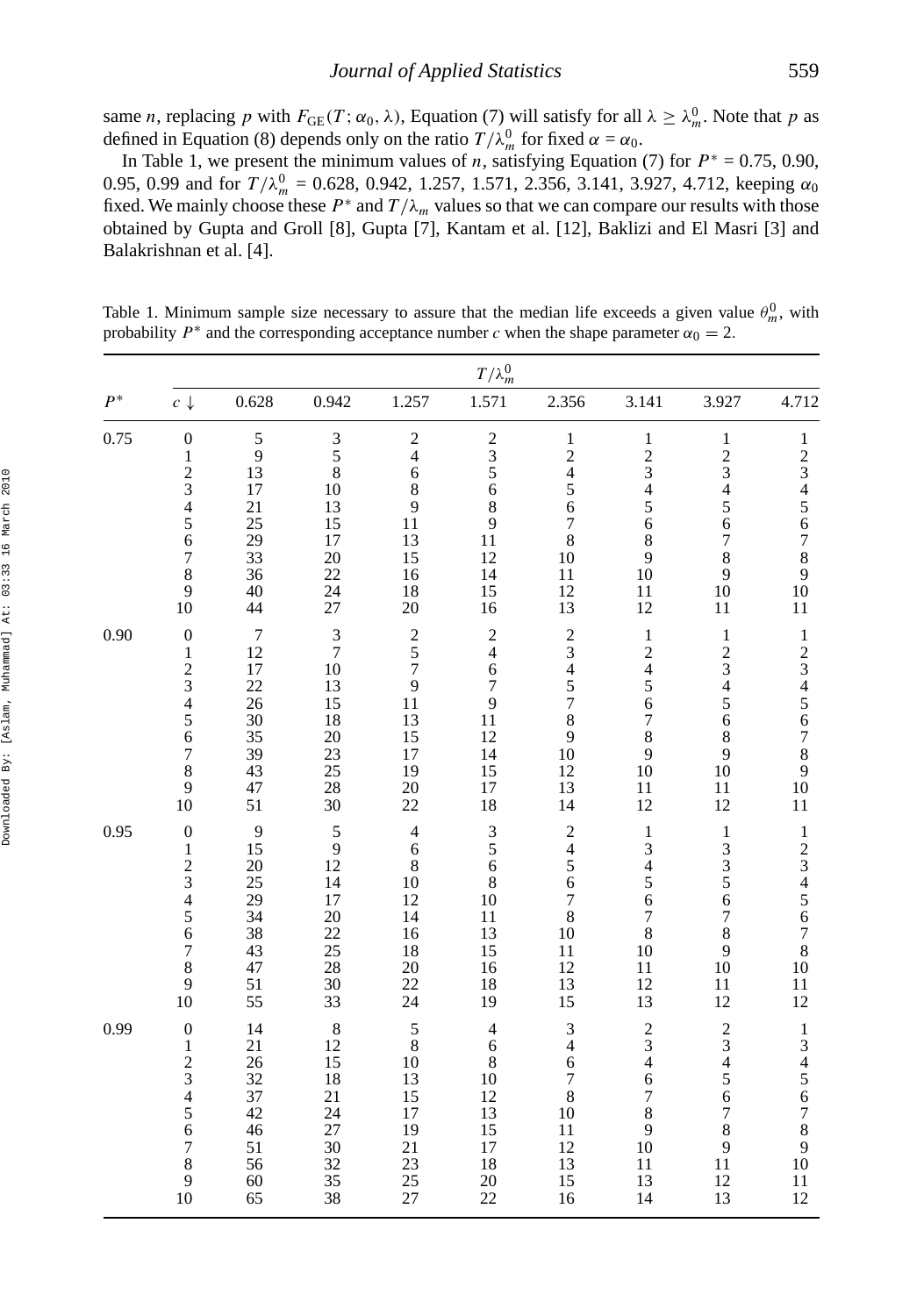### **3.1** *Operating characteristic functions of the sampling plans*  $(n, c, T/\lambda_m^0)$

The operating characteristic (OC) function of the sampling plan  $(n, c, T/\lambda_m^0)$  provides the probability of accepting the lot. For the above acceptance sampling plan this probability is given by

$$
OC(p) = P\{\text{accepting a lot}\} = \sum_{i=0}^{c} {n \choose i} p^i (1-p)^{n-i} = 1 - B_p(c+1, n-c), \tag{9}
$$

here  $B_p(c+1, n-c)$  is the incomplete beta function and here p is as defined in Equation (8).  $B_p(c+1, n-c)$  is an increasing function of *p*, and therefore,  $OC(p)$  is a decreasing function of *p*. Moreover, for fixed *T*, *p* is a decreasing function of  $\lambda \geq \lambda_m^0$ . On the basis of Equation (9), for fixed  $\alpha = \alpha_0$ , and *c*, the operating characteristic function values as a function of  $\lambda/\lambda_m^0$ are presented in Table 2, for different values of *P*<sup>∗</sup> and for the given acceptance sampling plans.

Table 2. OC values for the time truncated acceptance sampling plan  $(n, c, T/\lambda_m^0)$  for a given  $P^*$ , when  $c = 2$ and  $\alpha_0 = 2$ .

|       |                                            | $\alpha/\alpha^0$ |                |                |        |        |        |        |  |  |  |  |
|-------|--------------------------------------------|-------------------|----------------|----------------|--------|--------|--------|--------|--|--|--|--|
| $P^*$ | $\boldsymbol{n}$                           | $T/\lambda_m$     | $\overline{2}$ | $\overline{4}$ | 6      | 8      | 10     | 12     |  |  |  |  |
| 0.75  | 13                                         | 0.628             | 0.8590         | 0.9934         | 0.9992 | 0.9998 | 1      | 1      |  |  |  |  |
|       | 8                                          | 0.942             | 0.8124         | 0.9890         | 0.9986 | 0.9997 | 0.9999 | 1      |  |  |  |  |
|       | $\begin{array}{c} 6 \\ 5 \end{array}$      | 1.257             | 0.7640         | 0.9830         | 0.9976 | 0.9995 | 0.9998 | 0.9999 |  |  |  |  |
|       |                                            | 1.571             | 0.7115         | 0.9751         | 0.9962 | 0.9991 | 0.9997 | 0.9999 |  |  |  |  |
|       | $\begin{array}{c} 4 \\ 3 \\ 3 \end{array}$ | 2.356             | 0.5512         | 0.9403         | 0.9888 | 0.9971 | 0.9990 | 0.9996 |  |  |  |  |
|       |                                            | 3.141             | 0.6103         | 0.9439         | 0.9886 | 0.9969 | 0.9989 | 0.9996 |  |  |  |  |
|       |                                            | 3.972             | 0.4311         | 0.8819         | 0.9716 | 0.9914 | 0.9969 | 0.9987 |  |  |  |  |
|       | $\overline{3}$                             | 4.712             | 0.2897         | 0.8002         | 0.9439 | 0.9814 | 0.9928 | 0.9969 |  |  |  |  |
| 0.90  | 17                                         | 0.628             | 0.7507         | 0.9857         | 0.9982 | 0.9996 | 0.9999 | 1      |  |  |  |  |
|       | 10                                         | 0.942             | 0.6992         | 0.9785         | 0.9970 | 0.9994 | 0.9998 | 0.9999 |  |  |  |  |
|       | $\boldsymbol{7}$                           | 1.257             | 0.6714         | 0.9726         | 0.9959 | 0.9991 | 0.9997 | 0.9999 |  |  |  |  |
|       | 6                                          | 1.571             | 0.5796         | 0.9556         | 0.9927 | 0.9983 | 0.9995 | 0.9998 |  |  |  |  |
|       | $\overline{\mathcal{L}}$                   | 2.356             | 0.5512         | 0.9403         | 0.9888 | 0.9971 | 0.9990 | 0.9996 |  |  |  |  |
|       | $\overline{\mathcal{L}}$                   | 3.141             | 0.2952         | 0.8400         | 0.9622 | 0.9888 | 0.9960 | 0.9984 |  |  |  |  |
|       | $\frac{3}{3}$                              | 3.972             | 0.4311         | 0.8819         | 0.9716 | 0.9914 | 0.9969 | 0.9987 |  |  |  |  |
|       |                                            | 4.712             | 0.2897         | 0.8002         | 0.9439 | 0.9814 | 0.9928 | 0.9969 |  |  |  |  |
| 0.95  | 20                                         | 0.628             | 0.6634         | 0.9776         | 0.9971 | 0.9994 | 0.9998 | 0.9999 |  |  |  |  |
|       | 12                                         | 0.942             | 0.5837         | 0.9641         | 0.9948 | 0.9988 | 0.9997 | 0.9999 |  |  |  |  |
|       | 8                                          | 1.257             | 0.5792         | 0.9594         | 0.9937 | 0.9985 | 0.9996 | 0.9998 |  |  |  |  |
|       | 6                                          | 1.571             | 0.5697         | 0.9556         | 0.9927 | 0.9983 | 0.9995 | 0.9998 |  |  |  |  |
|       | 5                                          | 2.356             | 0.3443         | 0.8800         | 0.9751 | 0.9932 | 0.9977 | 0.9991 |  |  |  |  |
|       | $\overline{\mathcal{L}}$                   | 3.141             | 0.2952         | 0.8400         | 0.9622 | 0.9888 | 0.9960 | 0.9984 |  |  |  |  |
|       | $\frac{3}{3}$                              | 3.972             | 0.4311         | 0.8819         | 0.9716 | 0.9914 | 0.9969 | 0.9987 |  |  |  |  |
|       |                                            | 4.712             | 0.2897         | 0.8002         | 0.9439 | 0.9814 | 0.9928 | 0.9969 |  |  |  |  |
| 0.99  | 26                                         | 0.628             | 0.4943         | 0.9554         | 0.9938 | 0.9986 | 0.9996 | 0.9999 |  |  |  |  |
|       | 15                                         | 0.942             | 0.4252         | 0.9355         | 0.9900 | 0.9977 | 0.9993 | 0.9997 |  |  |  |  |
|       | 10                                         | 1.257             | 0.4120         | 0.9254         | 0.9876 | 0.9970 | 0.9991 | 0.9997 |  |  |  |  |
|       | $\,$ 8 $\,$                                | 1.571             | 0.3520         | 0.9007         | 0.9819 | 0.9954 | 0.9985 | 0.9994 |  |  |  |  |
|       | 6                                          | 2.356             | 0.2011         | 0.8061         | 0.9556 | 0.9874 | 0.9957 | 0.9983 |  |  |  |  |
|       | 4                                          | 3.141             | 0.2952         | 0.8400         | 0.9622 | 0.9888 | 0.9960 | 0.9984 |  |  |  |  |
|       | $\overline{4}$                             | 3.972             | 0.1386         | 0.7014         | 0.9124 | 0.9709 | 0.9888 | 0.9952 |  |  |  |  |
|       | $\overline{4}$                             | 4.712             | 0.0601         | 0.5512         | 0.8400 | 0.9403 | 0.9754 | 0.9888 |  |  |  |  |
|       |                                            |                   |                |                |        |        |        |        |  |  |  |  |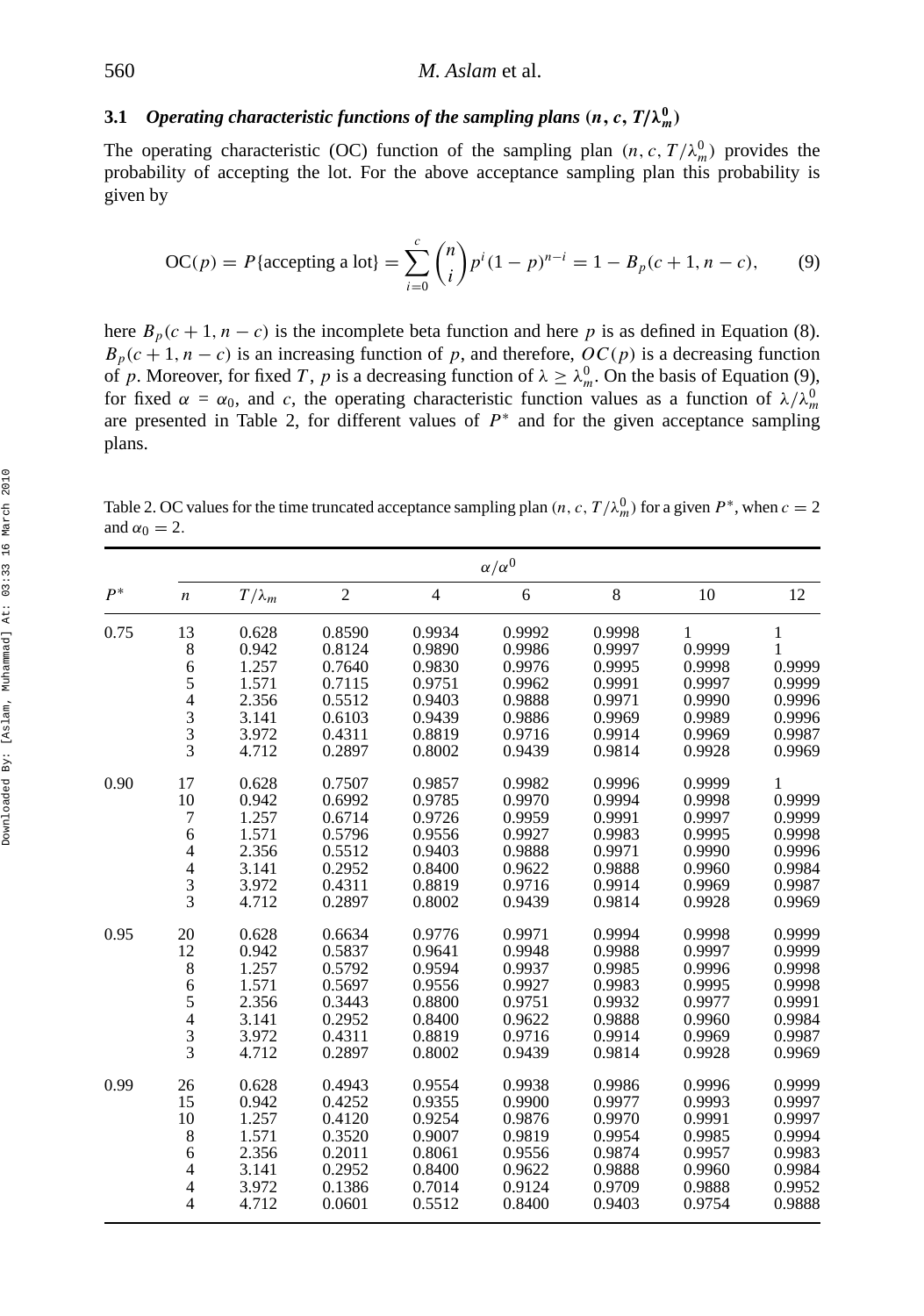#### **3.2** *Producer's risk*

The producer's risk is the probability of rejection of the lot, when  $\theta_m \geq \theta_m^0$ , or equivalently  $\lambda \geq \lambda_m^0$ . It can be computed as follows;

$$
PR(p) = P\{\text{rejecting a lot}\} = 1 - P\{\text{accepting the lot}|\lambda > \lambda_m^0\}
$$

$$
= \sum_{i=c+1}^n {n \choose i} p^i (1-p)^{n-i} = B_p(c+1, n-c).
$$

| Table 3. Minimum ratio of true median life to specified median life for the acceptance of a lot with producer's |  |  |
|-----------------------------------------------------------------------------------------------------------------|--|--|
| risk of 0.05, when $\alpha_0 = 2$ .                                                                             |  |  |

|       | $T/\lambda_m^0$                                                                                                             |                                                                                       |                                                                                       |                                                                                          |                                                                                        |                                                                                       |                                                                                           |                                                                                        |                                                                                        |
|-------|-----------------------------------------------------------------------------------------------------------------------------|---------------------------------------------------------------------------------------|---------------------------------------------------------------------------------------|------------------------------------------------------------------------------------------|----------------------------------------------------------------------------------------|---------------------------------------------------------------------------------------|-------------------------------------------------------------------------------------------|----------------------------------------------------------------------------------------|----------------------------------------------------------------------------------------|
| $P^*$ | $c \downarrow$                                                                                                              | 0.628                                                                                 | 0.942                                                                                 | 1.257                                                                                    | 1.571                                                                                  | 2.356                                                                                 | 3.141                                                                                     | 3.927                                                                                  | 4.712                                                                                  |
| 0.75  | $\boldsymbol{0}$<br>$\mathbf{1}$<br>$\overline{c}$<br>3<br>$\overline{4}$<br>$\frac{5}{6}$<br>$\sqrt{ }$<br>8<br>9<br>10    | 7.30<br>3.41<br>2.60<br>2.25<br>2.05<br>1.92<br>1.82<br>1.75<br>1.67<br>1.63<br>1.60  | 8.30<br>3.59<br>2.86<br>2.37<br>2.22<br>2.02<br>1.88<br>1.85<br>1.76<br>1.69<br>1.68  | 9.00<br>4.12<br>3.11<br>2.67<br>2.22<br>2.10<br>2.02<br>1.95<br>$1.80\,$<br>1.77<br>1.74 | 11.20<br>4.21<br>3.40<br>2.63<br>2.50<br>2.20<br>2.16<br>1.97<br>1.97<br>1.84<br>1.731 | 11.50<br>4.52<br>4.20<br>3.30<br>2.79<br>2.46<br>2.23<br>2.40<br>2.23<br>2.09<br>1.98 | 15.30<br>6.03<br>4.14<br>3.32<br>2.86<br>2.56<br>2.97<br>2.74<br>2.56<br>2.42<br>2.30     | 19.10<br>7.55<br>5.20<br>4.15<br>3.57<br>3.20<br>2.93<br>2.73<br>2.58<br>2.45<br>2.34  | 23.00<br>9.04<br>6.20<br>5.00<br>4.30<br>3.84<br>3.52<br>3.28<br>3.10<br>2.94<br>2.81  |
| 0.90  | $\boldsymbol{0}$<br>$\mathbf{1}$<br>$\overline{c}$<br>3<br>$\overline{\mathbf{4}}$<br>5<br>6<br>7<br>$\,8\,$<br>9<br>10     | 8.70<br>4.02<br>3.05<br>2.63<br>2.34<br>2.15<br>2.06<br>1.96<br>1.88<br>1.82<br>1.76  | 8.30<br>4.41<br>3.31<br>2.83<br>2.45<br>2.30<br>2.12<br>2.05<br>1.94<br>1.90<br>1.83  | 9.00<br>4.80<br>3.50<br>2.92<br>2.61<br>2.41<br>2.27<br>2.17<br>2.09<br>1.94<br>1.90     | 11.20<br>5.15<br>3.90<br>3.00<br>2.78<br>2.63<br>2.34<br>2.29<br>2.11<br>2.09<br>1.97  | 16.70<br>6.31<br>4.20<br>3.30<br>3.30<br>2.90<br>2.61<br>2.39<br>2.49<br>2.34<br>2.21 | 15.03<br>6.03<br>5.60<br>4.40<br>3.71<br>3.28<br>2.97<br>2.74<br>2.56<br>2.42<br>2.30     | 19.10<br>7.53<br>5.17<br>4.16<br>3.57<br>3.20<br>3.71<br>3.43<br>3.21<br>3.03<br>2.88  | 23.00<br>9.04<br>6.20<br>5.00<br>4.30<br>3.84<br>3.52<br>3.30<br>3.10<br>2.94<br>2.81  |
| 0.95  | $\boldsymbol{0}$<br>$\mathbf{1}$<br>$\frac{2}{3}$<br>$\overline{4}$<br>$\overline{5}$<br>6<br>7<br>$\,8\,$<br>9<br>10       | 9.84<br>4.56<br>3.36<br>2.84<br>2.50<br>2.33<br>2.17<br>2.08<br>1.99<br>1.91<br>1.85  | 10.90<br>5.11<br>3.71<br>2.97<br>2.67<br>2.48<br>2.27<br>2.18<br>2.11<br>2.00<br>1.96 | 13.00<br>5.35<br>3.81<br>3.15<br>2.79<br>2.56<br>2.39<br>2.27<br>2.18<br>2.10<br>2.04    | 14.00<br>6.03<br>3.89<br>3.34<br>3.03<br>2.63<br>2.52<br>2.44<br>2.24<br>2.21<br>2.07  | 16.80<br>7.73<br>5.10<br>3.94<br>3.30<br>2.90<br>2.94<br>2.69<br>2.49<br>2.34<br>2.41 | 15.30<br>8.41<br>5.59<br>4.40<br>3.71<br>$3.28$<br>$2.97$<br>3.19<br>2.97<br>2.79<br>2.64 | 19.01<br>10.16<br>5.20<br>5.50<br>4.64<br>4.10<br>3.71<br>3.43<br>3.21<br>3.03<br>2.88 | 23.01<br>9.04<br>6.20<br>4.98<br>4.30<br>3.84<br>3.52<br>3.28<br>3.85<br>3.63<br>3.45  |
| 0.99  | $\boldsymbol{0}$<br>$\mathbf{1}$<br>$\frac{2}{3}$<br>$\overline{\mathcal{L}}$<br>5<br>6<br>$\boldsymbol{7}$<br>8<br>9<br>10 | 12.40<br>5.49<br>3.90<br>3.30<br>2.90<br>2.65<br>2.44<br>2.32<br>2.22<br>2.12<br>2.06 | 14.40<br>6.03<br>4.25<br>3.50<br>3.07<br>2.80<br>2.61<br>2.47<br>2.31<br>2.23<br>2.17 | 14.16<br>6.40<br>4.41<br>3.78<br>3.27<br>2.89<br>2.72<br>2.56<br>2.43<br>2.33<br>2.24    | 16.10<br>6.70<br>4.77<br>3.94<br>3.50<br>3.01<br>2.84<br>2.71<br>2.49<br>2.42<br>2.37  | 21.05<br>7.73<br>5.83<br>4.50<br>3.75<br>3.62<br>3.24<br>2.95<br>2.73<br>2.76<br>2.60 | 22.31<br>8.41<br>5.60<br>5.25<br>4.40<br>3.86<br>3.47<br>3.19<br>2.97<br>3.11<br>2.94     | 28.44<br>10.61<br>7.14<br>5.50<br>4.64<br>4.10<br>3.71<br>3.43<br>3.71<br>3.49<br>3.30 | 23.50<br>12.71<br>8.40<br>6.60<br>5.57<br>4.91<br>4.45<br>4.11<br>3.84<br>3.63<br>3.45 |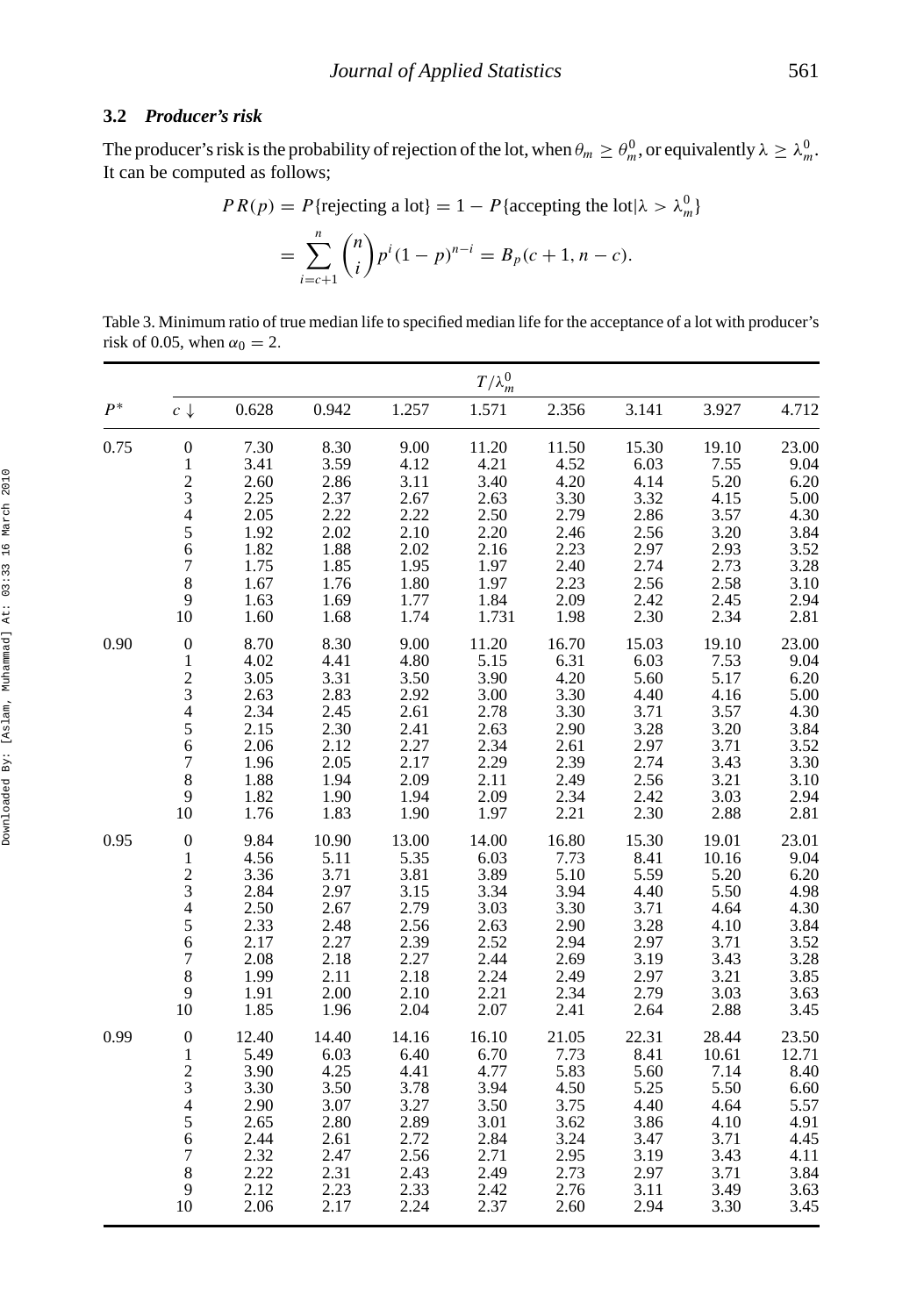For the given sampling plan, and for a given value of the producer's risk, say *γ* , one may be interested in knowing the minimum value of  $\lambda/\lambda_m^0$ , that will ensure the producer's risk to be at most *γ*. The  $λ/λ_m^0$  is the smallest quantity for which  $p = (1 - e^{-Tλ})^{\alpha_0} = (1 - e^{-T/λ_m^0 \times λ_m^0/λ})^{\alpha_0}$ satisfies the inequality

$$
PR(p) = \sum_{i=c+1}^{n} {n \choose i} p^{i} (1-p)^{n-i} \le \gamma.
$$
 (10)

For a given acceptance sampling plan  $(n, c, T/\lambda_m^0)$ , and for a given  $P^*$ , the minimum value of  $\lambda/\lambda_m^0$ , satisfying Equation (10) are computed and presented in Table 3.

#### **4. Extensions and approximations**

#### **4.1** *Sampling plans for other percentile points*

So far we have discussed the acceptance sampling plans for a given median life. Now in this section we want to describe how these tables can be used for other percentile points also. Suppose, it is desired to obtain the acceptance sampling plans for the given *p*th percentile point of  $GE(\alpha, \lambda)$ given by

$$
\theta_p = -\lambda \ln(1 - p^{1/\alpha}).\tag{11}
$$

In this case, we are treating  $\theta_p$  as the *quality* parameter and it is desired that given  $\alpha = \alpha_0$ , we want an acceptance sampling plans such that  $\theta_p \geq \theta_p^0$ , equivalently  $\lambda_p \geq \lambda_p^0$ , where

$$
\lambda_p = \frac{\theta_p}{-\ln(1 - p^{1/\alpha_0})}
$$
 and  $\lambda_p^0 = \frac{\theta_p^0}{-\ln(1 - p^{1/\alpha_0})}$  (12)

Let us denote the time truncation parameter as  $T$  which may be different than  $T$ . Therefore, here for given *c*,  $P^*$ ,  $\widetilde{T}$ ,  $\alpha_0$ , and  $\theta_p^0$ , we want to find *n*, the smallest positive integer *n*, which satisfies

$$
\sum_{i=0}^{c} \binom{n}{i} p^i (1-p)^{n-i} \le 1 - P^*,\tag{13}
$$

where

$$
p = (1 - e^{-\tilde{T}/\lambda_p^0})^{\alpha_0}.
$$
 (14)

Therefore, Table 1 (based on median) can be used for other percentiles also if  $\tilde{T}/\lambda_p^0 = T/\lambda_m^0$ .

#### **4.2** *Sampling plans for other shape parameters*

In Table 1 we have presented the sampling plans when  $\alpha_0 = 2$ . But the natural question is how to use this table for other shape parameters also. Let  $\alpha_0$  denote the tabulated value and  $\alpha$  denote the true value. In this case also let us denote by *T* , the time truncation parameter associated with the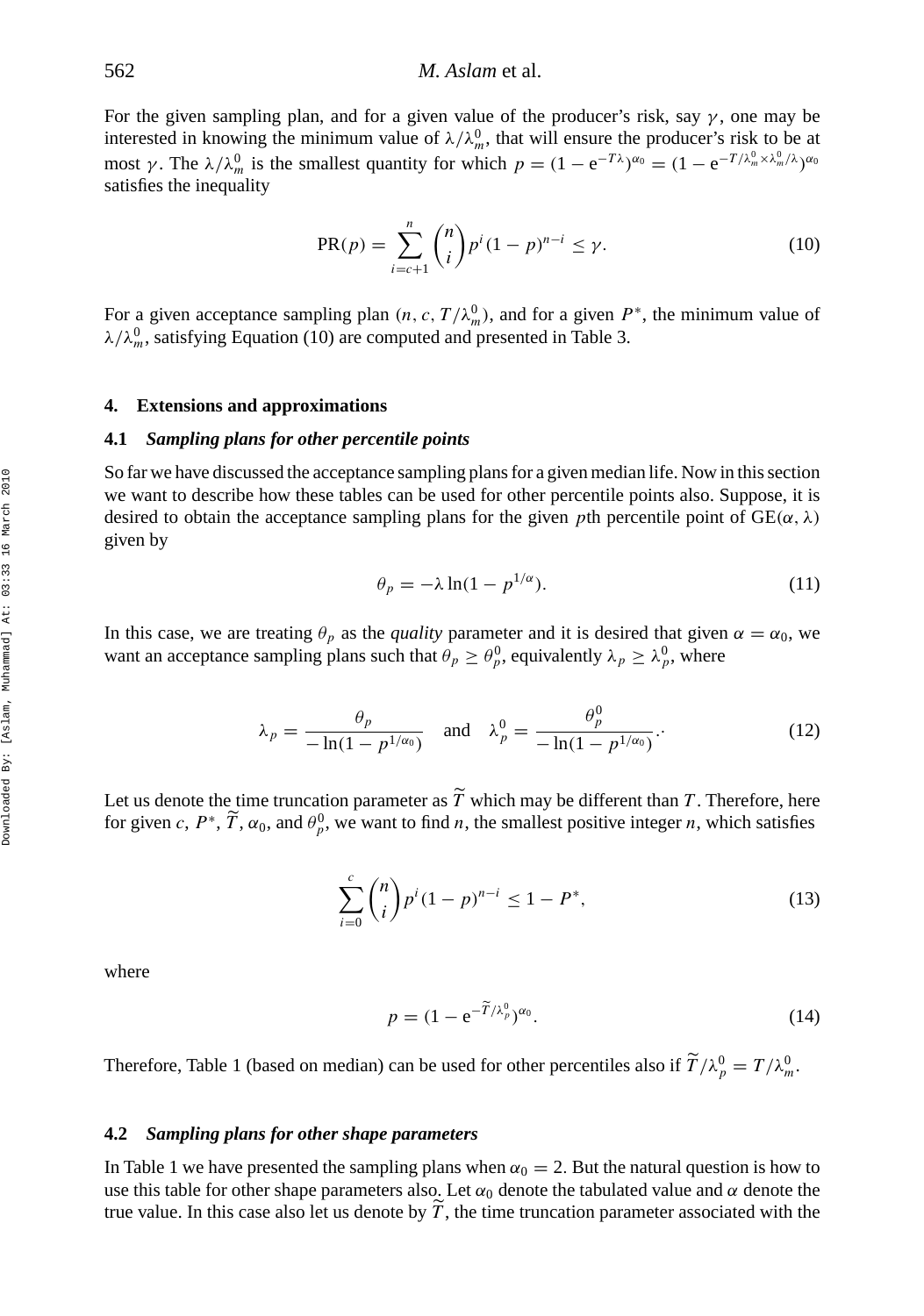new  $\alpha$  value, which may be different than *T*. In this subsection only let us denote

$$
\lambda_m = -\frac{\theta_m}{\ln(1 - 1/2)^{1/\alpha}},\tag{15}
$$

and  $\lambda_m^0$  is same as defined in Equation (6). Therefore, when the shape parameter is  $\alpha$ ,

$$
P\{\text{accepting the lot}\} = \sum_{i=0}^{c} \binom{n}{i} p^i (1-p)^{n-i},\tag{16}
$$

here  $p = (1 - e^{-\widetilde{T} \lambda_m})^{\alpha}$ . Now equating

$$
p = (1 - e^{-\widetilde{T}/\lambda_m})^{\alpha} = (1 - e^{-T/\lambda_m^0})^{\alpha_0},
$$
\n(17)

we obtain

$$
\frac{\widetilde{T}}{\lambda_m} = -\ln\left[1 - (1 - e^{-T/\lambda_m^0})^{\alpha_0/\alpha}\right].\tag{18}
$$

Therefore, the same table can be used for other *α* values also, using  $\widetilde{T}/\lambda_m$  as given in Equation (18), instead of  $T/\lambda_m^0$ .

#### **4.3** *Approximations*

As it has been mentioned earlier that Table 1 has been obtained using a trial and error method on *n*, and using the monotonicity property of *n* with respect to *p*. In all these calculations, it has been assumed that the lot is very large and *p* is not very small, so that the binomial approximation can be used. If *p* is very small and *n* is large, then binomial distribution is approximated by the Poisson distribution with mean  $\beta = np$ . Therefore, Equation (7) can be written as

$$
\sum_{i=0}^{c} \frac{e^{-\beta} \beta^{i}}{i!} \le 1 - P^{*},
$$
\n(19)

where  $\beta = n(1 - e^{-T/\lambda_m^0})^{\alpha_0}$ . We have

$$
\sum_{i=0}^{c} \frac{e^{-\beta} \beta^{i}}{i!} = 1 - G_{c+1}(\beta, 1),
$$
\n(20)

where  $G_k(x, \delta)$  denotes the cumulative distribution function of a gamma distribution with the shape and scale parameters as  $k$  and  $\delta$ , respectively, i.e.

$$
G_k(x; \delta) = \frac{\delta^k}{\Gamma(k)} \int_0^x t^{k-1} e^{-\delta t} dt.
$$
 (21)

Therefore, if  $\gamma_{c+1,P^*}$  denotes the  $P^*$  percentage point of a standardized (scale parameter one) gamma variable with the shape parameter  $c + 1$ , then

$$
n \approx \left[\frac{\gamma_{c+1,P^*}}{(1 - e^{-T/\lambda_m^0})^{\alpha_0}}\right] + 1,\tag{22}
$$

here [*x*] represents the largest integer less than or equal to *x*. Now using the relation between the gamma and  $\chi^2$  random variables, we immediately obtain

$$
n \approx \left[\frac{\chi_{2c+2,P^*}^2}{2(1 - e^{-T/\lambda_m^0})^{\alpha_0}}\right] + 1,
$$
\n(23)

here  $\chi^2_{2c+2, P^*}$  denotes the  $P^*$  percentage point of a  $\chi^2$  variable with degrees of freedom  $2c + 2$ .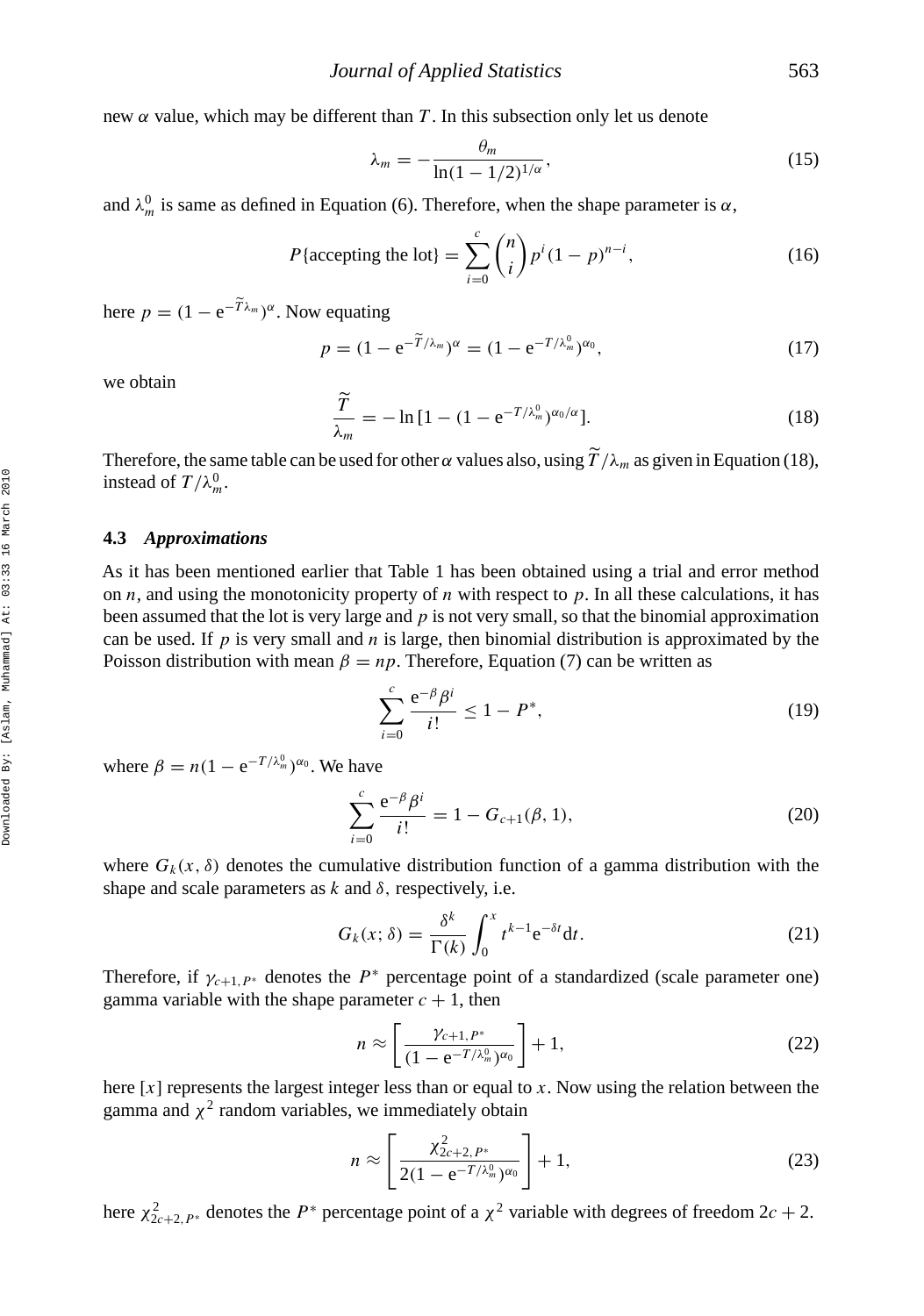#### **4.4** *Descriptions of tables and examples*

In Table 1 we provide the minimum sample size required to ascertain that the median life exceeds  $\theta_m^0$  with probability at least  $P^*$ , the corresponding acceptance number *c* and when  $\alpha_0 = 2$ . It has been prepared by using (a) trial and error method on *n*, (b) monotonicity property of *n* with respect to *p*, and (c) binomial probabilities. For example in Table 1, when  $P^* = 0.90$ ,  $T/\lambda_m^0 = 1.571$ ,  $c = 2$ , the corresponding table value is 6. It implies that out of 6 items, if 2 items fail before time point *T*, then a 90% upper confidence interval of  $\lambda$  will be  $(T/1.571, \infty)$ . In other words, if out of 6 items, less than or equal to 2 items fail before time point  $T$ , then we can accept the lot with probability 0.90 with the assurance that

$$
\lambda \ge \frac{T}{1.571} \Longleftrightarrow \theta_m \ge \frac{T}{1.571} \times \left(-\ln\left(1-\sqrt{\frac{1}{2}}\right)\right) = T \times 0.782.
$$

Table 2 represents operating characteristic function values for the time truncated acceptance sampling plan obtained from Table 1, for different values of  $P^*$  and for different values of  $\lambda/\lambda_m^0$ , when  $c = 2$ . For example, when  $P^* = 0.90$ ,  $T/\lambda_m^0 = 1.571$ ,  $c = 2$ , the table value is 0.9556 when  $\lambda/\lambda_m^0 = 4$ . It implies, if one accepts the above time truncated acceptance sampling plan, i.e. the lot is accepted if out of 6 items, less than or equal to 2 items fail before time point *T* , then if  $\lambda \geq 4 \times T/1.571$  or  $\theta_m \geq T \times 4 \times 0.782$ , then the lot will be accepted with probability at least 0.9556.

Table 3 represents the minimum ratio of the true median life to the specified median life for the acceptance of a lot with the producer's risk 0.05 and when  $\alpha_0 = 2$ . In this case for example, when the consumer's risk is 10%, i.e.  $P^* = 0.90$ ,  $c = 2$ ,  $T/\lambda_m^0 = 1.571$ , the table value  $\lambda/\lambda_m^0 = \theta_m/\theta_m^0 = 3.9$ . It implies if  $\theta_m \geq T \times 0.782 \times 3.9$ , then with  $n = 6$  (obtained from Table 1) and  $c = 2$ , the lot will be rejected with probability less than or equal to 0.05.

*Example 1* Suppose it is assumed that the lifetime distribution of the product under study follows a generalized exponential distribution with  $\alpha_0 = 2$ . An experimenter wants to know the minimum sample size to be considered to make a decision (accepting or rejecting the lot), when he/she wants the true median life should be at least  $\theta_m^0 = 1000$  units with the probability of accepting a bad lot less than or equal to 0.01 or  $P^* = 0.99$ . It is also assumed that the maximum affordable time is 767 units and the maximum affordable number of failures is 2. Since

$$
\lambda_m^0 = \frac{1000}{-\ln(1 - (1/2)^{1/2})} = 814.37 \quad \text{and} \quad \frac{T}{\lambda_m^0} = 0.942,\tag{24}
$$

from Table 1 we obtain  $n = 15$ . Therefore, out of 15 items if not more than 2 items fail before  $T = 767$  units of time, the lot can be accepted with the assurance that the true median life is at least 1000 with the probability 0.99.

*Example 2* Continuing with the same example, suppose instead of median life the practitioner wants that the 75th percentile life should exceed 1275 units, where the affordable time is 1000 units and the affordable number of failures is 5. In this case

$$
\lambda_p^0 = \frac{1275}{-\ln(1 - \sqrt{0.75})} = 634.2 \Longrightarrow \frac{T}{\lambda_p^0} = 1.57. \tag{25}
$$

If we want  $P^* = 0.95$ , and  $c = 5$ , then using Table 1 we get  $n = 14$ , using the column corresponds  $T/\lambda_m^0 = 1.571$ .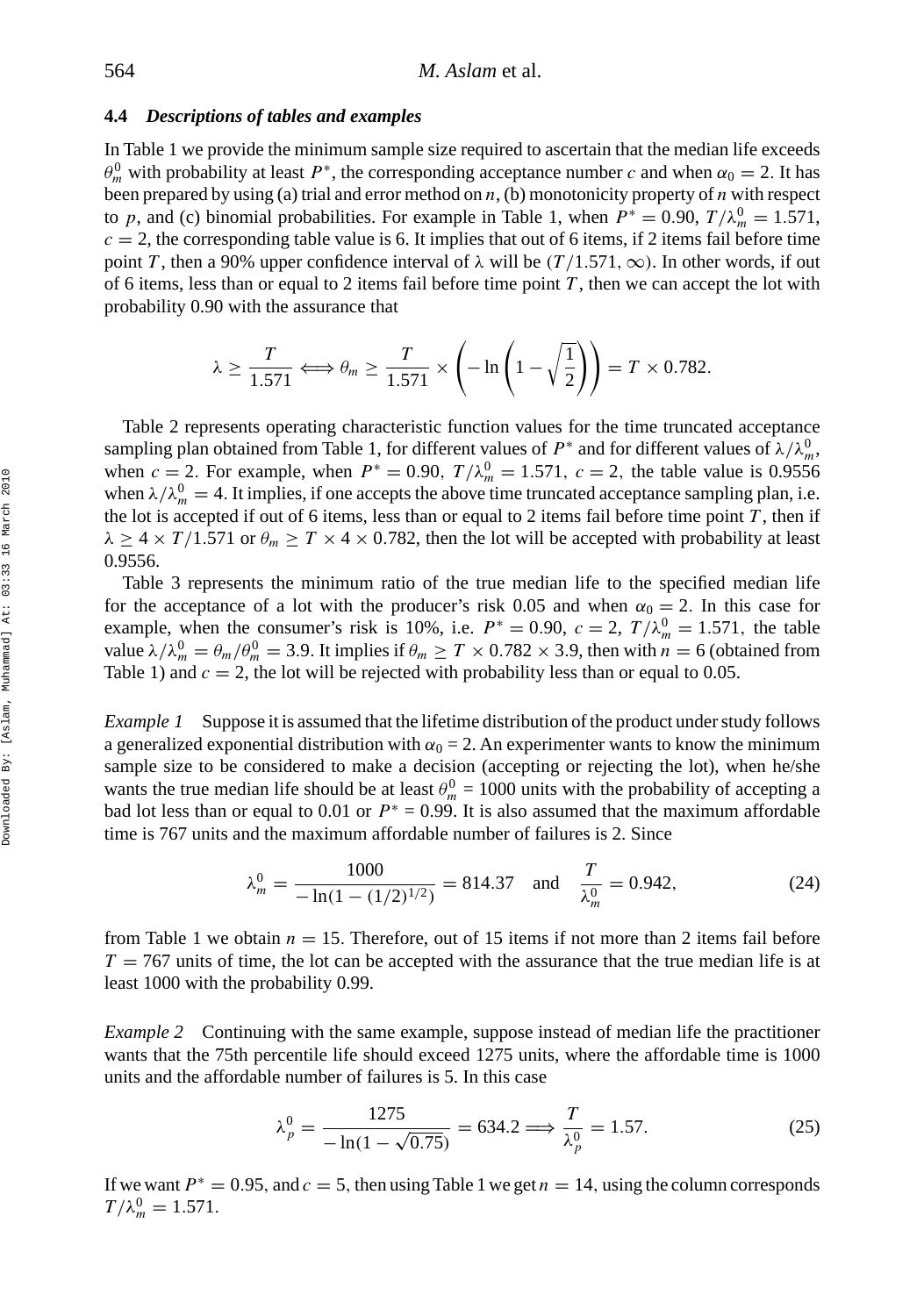*Example 3* Now we consider a data set that was already considered by Wood [17], Rosaiah and Kantam [14] and recently by Balakrishnan et al. [4]. The data set represents the failure time in hours of a software, which represents the lifetimes from the starting of the execution of the software until which the failure of the software is experienced. We have the following observations; 519, 968, 1430, 1893, 2490, 3058, 3625, 4422, 5218. The problem can be stated as follows. If the assured median life is 1000 hours, then with *P*<sup>∗</sup> = 0*.*90*,* whether the lot can be accepted or not?

First we check whether the generalized exponential distribution can be used or not. The MLEs of *α* and *λ* are 2.6531 and 0.6547, respectively. The Kolmogorov–Smirnov distance between the observed and fitted distribution functions is 0.125 with the associated *p* value 0.99. Therefore, generalized exponential distribution provides a very good fit.

Now in our study we have assumed  $\alpha$  to be known as 2.65 and  $T = 1070$  h. On the basis of that we obtain

$$
\lambda_m^0 = \frac{1000}{-\ln(1 - (1/2)^{1/2.65})} = 680.73 \quad \text{and} \quad \frac{T}{\lambda_m^0} = 1.572. \tag{26}
$$

From Table 1, corresponds to the column  $T/\lambda_m^0 = 1.571$ , and for  $P^* = 0.90$  we obtain  $n = 9$ when  $c = 4$ . Therefore, if the number of failures before  $T = 1070$  h is less than or equal to 4, we can accept the lot with the assured median level 1000 h, with probability 0.90. Since the number of failures before  $T = 1070$  h is only 2, therefore we can accept the lot with the above specifications.

#### **5. Conclusions**

In this paper we have considered the time truncated acceptance sampling plan for the generalized exponential distribution. It is assumed that the shape parameter is known and we have presented the table for the minimum sample size required to guarantee a certain median life of the experimental units. We have also presented the operating characteristic function values and the associated producer's risks. Although we have provided the Tables when the shape parameter is 2, and for the medians only, but the tables can be used for other shape parameters and other percentiles also. We have provided several examples to illustrate the tables. It may be pointed out that Aslam and Shabaz [1] also considered the economic reliability test plans using the generalized exponential distribution. The problem of interests and the approaches are quite different than those of the present study.

Finally it should be mentioned that our results can also be used for other distributions that can be converted to generalized exponential distribution. For example the generalized Rayleigh (scaled Burr Type X) distribution, introduced by Surles and Padgett [16], see also Kundu and Raqab [13], can be easily converted to generalized exponential distribution. Therefore, our tables can be used to develop the acceptance sampling plan for generalized Rayleigh distribution.

#### **Acknowledgements**

The authors thank the two referees for several valuable comments.

#### **References**

- [1] M. Aslam and M.Q. Shabaz, *Economic reliability test plans using the generalized exponential distribution*, J. Statist. 14 (2007), pp. 52–59.
- [2] A. Baklizi, *Acceptance sampling plans based on truncated life tests in the Pareto distribution of second kind*, Adv. Appl. Statist. 3 (2003), pp. 33–48.
- [3] A. Baklizi and A.E.K. El Masri, *Acceptance sampling plans based on truncated life tests in the Birnbaum Saunders model*, Risk Anal. 24 (2004), pp. 1453–1457.